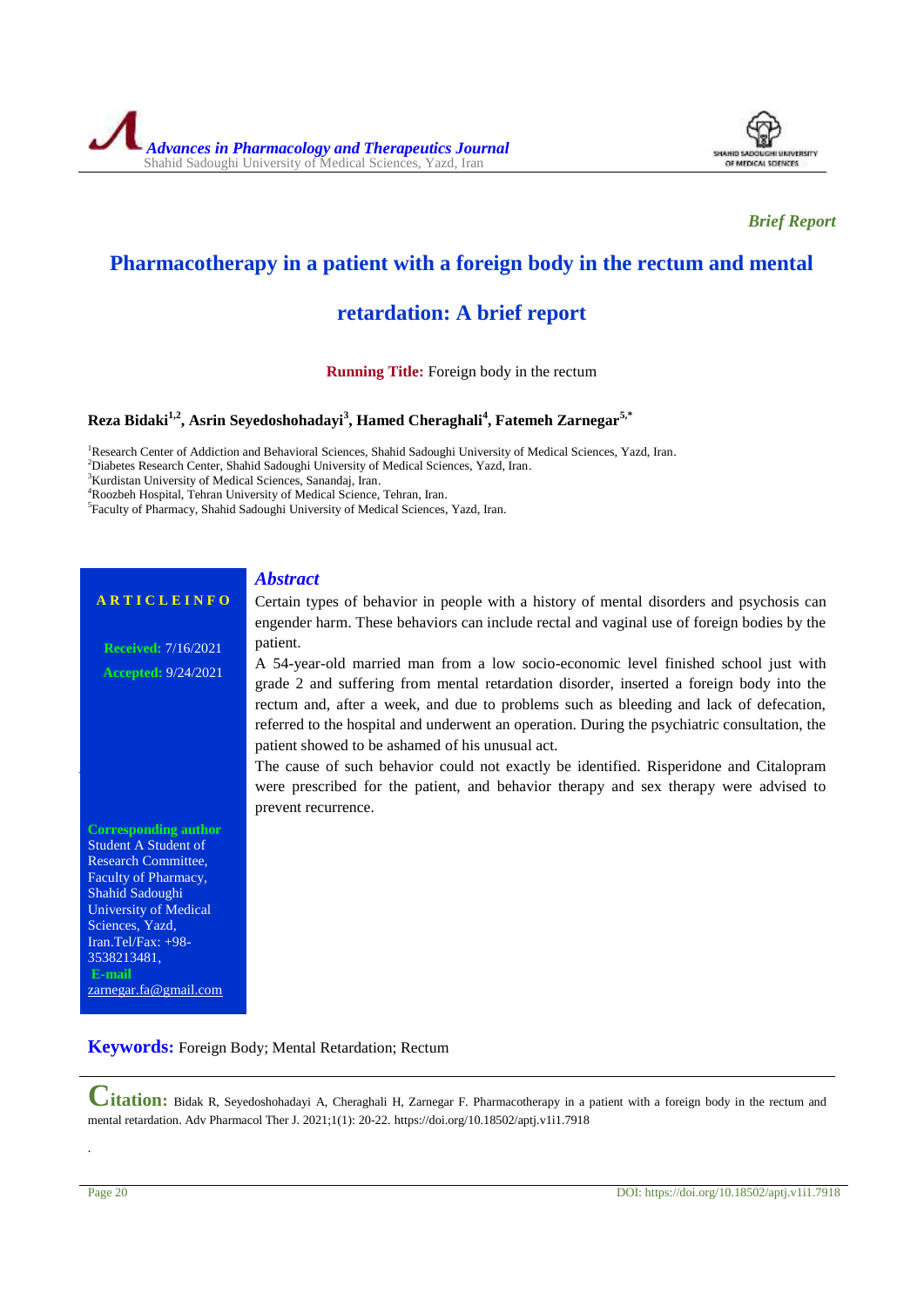#### *Introduction*

Several reports of a foreign body (F.B.) being inserted into the body either rectally or vaginally. Most of these behaviors are due to sexual arousal (1), but there are also reports that these people may suffer from psychiatric disorders and thus self-harm (2). Due to the taboo nature of such behaviors in Islamic countries, patients are most often reluctant to show up at the emergency room. Usually, they refer to the hospital in cases of severe pain and bleeding.

A 54-year-old married man from a low socioeconomic level and educated in grade 2 at primary school with a history of mental retardation disorder as moderate M.R. inserted a foreign body, i.e., a water faucet handle with dimensions of 60\*60\*70 mm in his rectum for a week that forced him to undergo an operation. After a psychiatric consultation, the patient was embarrassed by his actions. His colleagues in the workplace had manipulated him several times and stimulated him to do so **(Figure1,2)**.

His past medical history revealed signs of bipolar disorder, psychosis, and seizures. He had also failed to use the drugs. In neurological examination, resting tremor showed high frequency in the patient's left hand and to some extent in the patient's head. He did not have a good relationship with his wife. He had also failed to have any sexual relationship within a year and a half ago but with no history of paraphilic behaviors. However, the patient showed signs of mental retardation and hence self-annoying behavior. The reason for such behavior could be attributed to several factors. Including an immature defense mechanism so that when his wife refused to have proper sex with him, he acted angrily towards himself; it could be sexual behavior with a sense of satisfaction and sexual pervert, or that patient had possibly been manipulated or threatened by someone.

Regarding the fact that the patient refrained from giving us detailed information, and we were forced to visit and interview with him several times, all three causes can be involved, but it is not clear which one bears a more prominent role.

A psychiatrist prescribed Risperidone 1 mg/daily and Citalopram 20 mg/daily. Measures were taken to educate him about his behavior, including improving sexual desire, family education around how to behave the patient and have sex, and



**Figure 1**.The water faucet handles inserted into the rectum by the patient.



**Figure 2.**An abdomen CT scan showing the foreign body as a water faucet handle in the rectum.